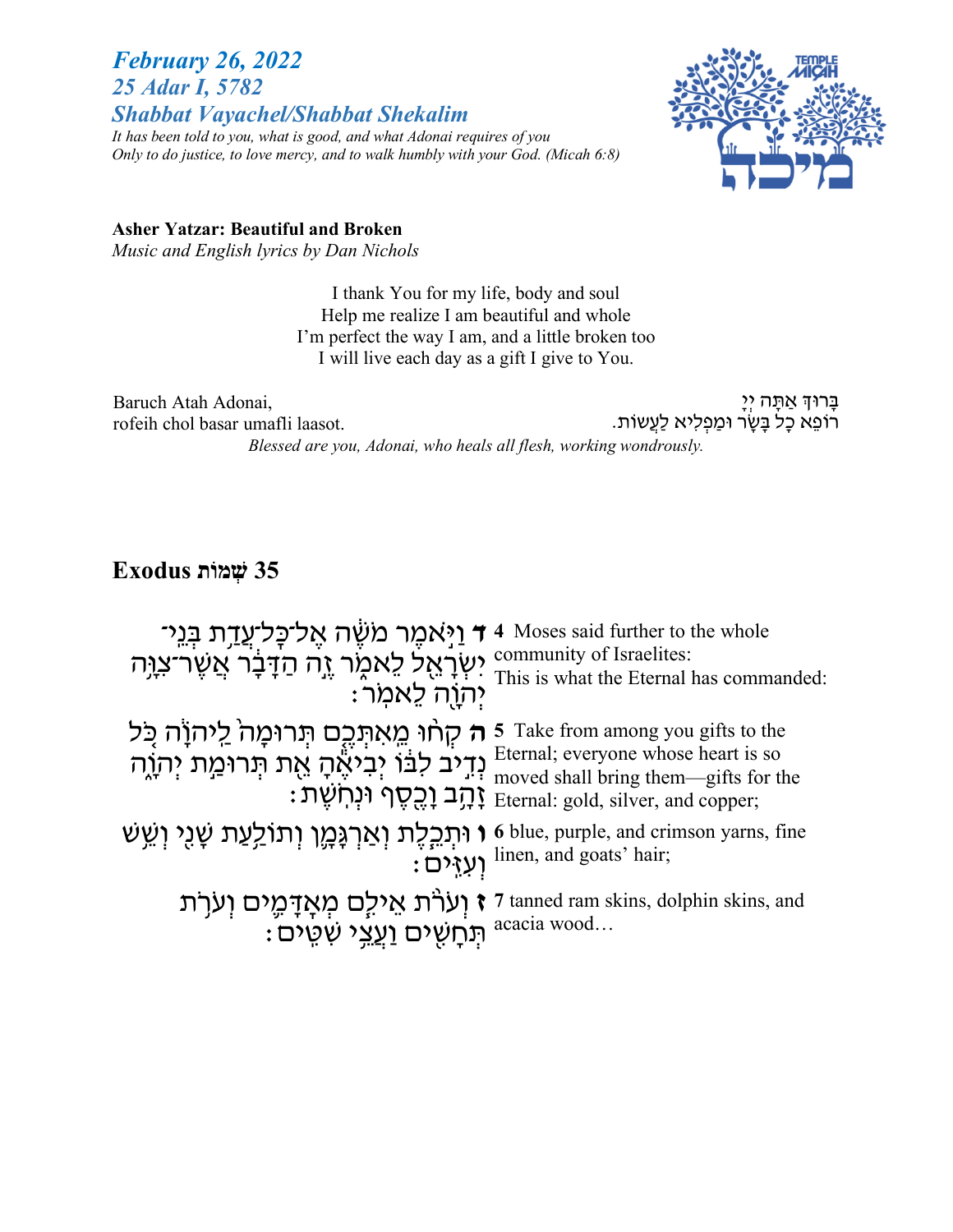# **Haftarah for Vayachel: Proverbs 3:1-18**

*In parashat Vayakhel, the Israelites are instructed not to work on Shabbat, and in the construction of the sanctuary. We read about details and lists of fine linens and precious metals as well as gifts brought by the Israelites. This text from Proverbs provides a contrast: we are reminded that what is truly precious is not material goods but rather wisdom and Torah. The text from Proverbs also aligns with the text of Vayakhel in its encouragement to honor God with our wealth (verse 9). The final verses, 17 and 18,1 should be familiar from the liturgy that we sing when returning Torah to the ark.*

| א בְּנִי תּוֹרָתְי אַל־תִּשְׁכֶח וּׁמִצְוֹתַׂי 1 My child, do not forget my teaching,<br>יצָר לִבֶּךָ:<br>פֵר לִבֶּךָ: commandments; |                                                                                                                           |
|--------------------------------------------------------------------------------------------------------------------------------------|---------------------------------------------------------------------------------------------------------------------------|
| <b>ב</b> כֵּי אָרֵךְ יָמִים וּשְׁנְוֹת חַיִּים<br>ֿוְשָׂלוֹם יוֹסֵיפוּ לַךְ:                                                         | 2 For they will bestow on you length of<br>days, years of life and well-being.                                            |
| ג חֵסֵד וַאֱמֶׁת אֲל־יַ <u>ּ</u> ׂעַזָּבְדְּ קָשְׁרֵם<br>עַלֹ גַּרְגְרוֹתֱיךּ כָּתְבֵם עַל־לְוּחַ לִבֵּךְ:                           | 3 Let fidelity and steadfastness not leave<br>you; bind them about your throat, write<br>them on the tablet of your mind, |
| ר וּמִצָא־חֵן וְשֵׂכְל־טָוֹב בְּעֵינֵי <del>ו</del><br>ּאֱלֹהָים וְאָדָם                                                             | 4 And you will find favor and<br>approbation in the eyes of God and<br>humanity.                                          |
| <del>ה</del> בְּטַח אֶלֹיֳהוָה בְּכָל־לָבֶךָ<br>וְאֵל־בְינָתְדָּ אַל־תִּשָּׁעֵן:                                                     | Trust in the Eternal with all your heart,<br>and do not rely on your own<br>understanding.                                |
| בִּכָל־דְּרָכֵיךְ דָעֱהוּ וְהוּא יְיַשֵּׁר<br>: ארחתֵיד                                                                              | 6 In all your ways acknowledge [God],<br>and [God] will make your paths smooth.                                           |
| <b>ז אַל־תִּהְי חָבָם בְּעֵינֶיֶךְ יְרָא</b>                                                                                         | 7 Do not be wise in your own eyes; be in<br>: את־יהוֹה וְסְוּר מֵרָע awe of the Eternal and shun evil.                    |
|                                                                                                                                      | רְפְאוּת תְּהֵי לְשָׁרֵךְ וְשִׁקֹוּי 8 It will be a cure for your body, a tonic<br>: לְעַצְמוֹתֶיךָ for your bones.       |
| ית אַת־יְהוָה מַהוֹגֶדְ וּמֵרַאשִׂית 9 Honor the Eternal with your wealth,<br><b>ָּכָל־תָּבוּאָתֶד</b>                               | with the best of all your income,                                                                                         |
| וְיִמָּלְאָוּ אֲסָמֶיךָּ שָׂבָע וְתירוֹשׁ                                                                                            | 10 And your barns will be filled with<br>: יִקְבְיךָ יִפְרְצוּ: grain, your vats will burst with new wine.                |
| יא מוּסַר יְהוָה בְּנִי אַל־תִּמְאֶס Do not reject the liscipline of the                                                             | : יאַל־תְּלֹיְלָקוֹן Eternal, my child; do not abhor [God's]<br>פאטרונג rebuke.                                           |
| for whom the Eternal loves, [God] <b>יב</b> כֵּי אֶת־אֲשֶׁר יָאֱהַב יְהֹוָה יוֹכֶיחַ                                                 | : יְבְאָת־בָן יִרְצֶה $\int_{\text{factors}}^{\text{rebukes, as a parent the child whom he}}$<br>favors.                  |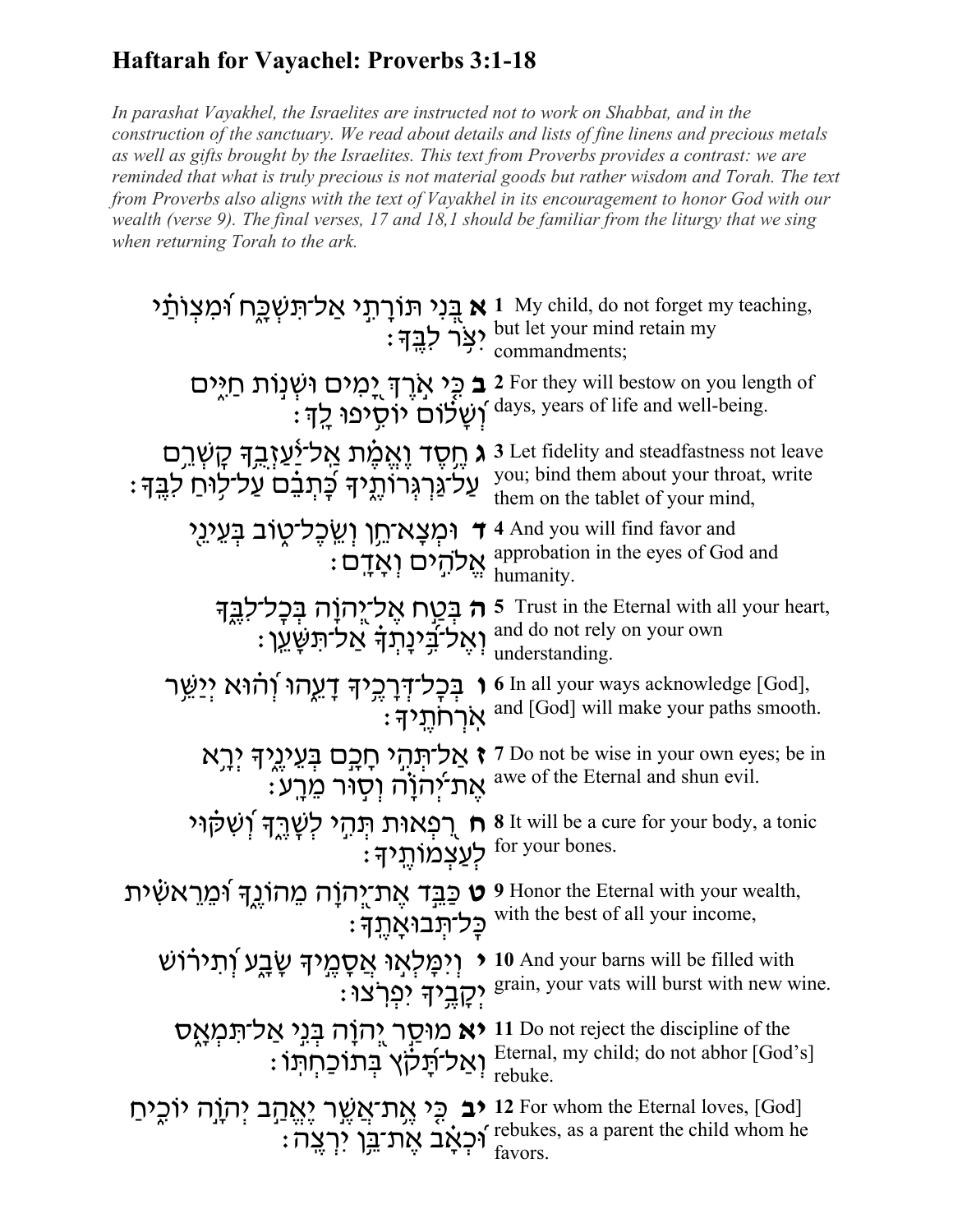| ג אַשְׁרֵי אֲדָם מָצָא חָכְמֶה וְׁאָדָם "<br>פִיק תְּבוּנֶה (Pytadom, the one who attains יְפִיק תְּבוּנֶה (Pytadom, the one who attains י              |                                                                                                                                                                       |
|---------------------------------------------------------------------------------------------------------------------------------------------------------|-----------------------------------------------------------------------------------------------------------------------------------------------------------------------|
|                                                                                                                                                         | <b>יד</b> כֵ <i>י טוב סַ</i> חְרָהּ מִסְחַר־כֶּסֶף 14 Her (wisdom's) value in trade is better<br>וּמֵחַרוֹיץ תִּבוּאָתָה : than silver, her yield, greater than gold. |
| י יִקְרָה הִיא מִפְנִיגֵים וְכָל־חֲפָצִיךּ is she is more precious than rubies; all<br>לְא יִשְׁווֹ־בָה:                                                |                                                                                                                                                                       |
| אָרֶךְ יָמִים בִּימִינֻגֶה בִּשְׂמאולָה 16 In her right hand is length of days, in<br>עִשֶׁר וְכָבְוֹד :<br>עִשֶׁר וְכָבְוֹד er left, riches and honor. |                                                                                                                                                                       |
| ו 17 Her ways are pleasant ways, and all יָבְלִיהָ דַרְכֵי־לֶעַם וְכָל־נְתָיבוֹתֶיִיהָ her paths, peaceful.                                             |                                                                                                                                                                       |
| ית עֵצְיחַיִּים הֻיֹא לַמַּחֲזִיקִים בֳה 18 She is a tree of life to those who grasp<br>וְתֹמְכִיהָ מְאִשָּׁר : happy.                                  |                                                                                                                                                                       |

## **Refuah Shleimah**

Suzanne Allender, Emily Alpern-Fisch, Alan Appel, Ronni Behar, Ira Berlin, Randi Braverman, Michael Brenner, Ellen Buckley, Rose Burstin, Chana Ravit bat Sarah, Judith Chisholm, Barbara Cleveland, Sallylou Cloyd, Netanel Felber, Chelo Fournier, Rachel Velelli Glaser, Jeffrey Goodman, Richard Greenfield, Ezra Mac Grossman, David Hahn, Judy Hurvitz, Jennifer Jaye, Martha Lessman Katz, Joan Kupferberg, Wasu Lawal, Philip Levine, Stu Levine, Sam Levinson, Dan Lutenegger, Chris Mahle, Mildred Marin, Stephanie Mendez, Sophie Meyers, Lynda Mulhauser, Robin Parry, Rachel bat Chava, Lois Rosen, Eric Rosenberg, Rabbi Steve Sager, Sarah Golde bat Shifrah, David Scheever, Charles Schussheim, Cynthia Seymour, Sam Sinkler, Betty Ustun, Heather Weisman, Mimi Wolf